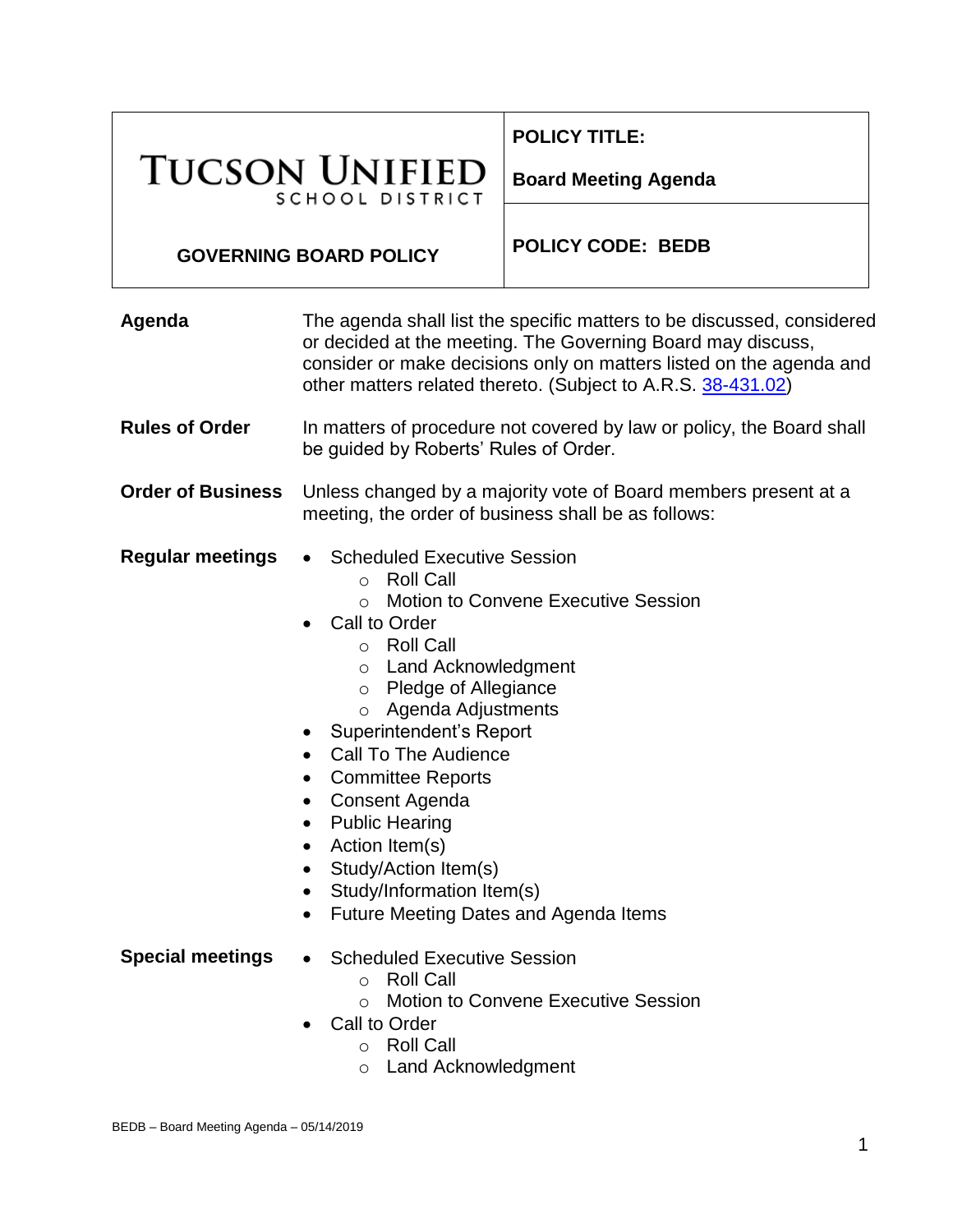- o Pledge of Allegiance
- o Agenda Adjustments
- Awards and Recognitions
- Board Member Activity Reports
- Call to the Audience
- Committee Reports
- Consent Agenda
- Public Hearing
- Public Forum
- Action Item(s)
- Study/Action Item(s)
- Study/Information Items
- Future Meeting Dates and Agenda Items

**Executive Sessions** An executive session may be scheduled, as necessary, during either a regular or special meeting. (*See Arizona Attorney General Agency Handbook Section 7.6.7*) o When an executive session is to be held, the notice must state the specific provision of law authorizing the executive session. o The Board may vote to hold an executive session for the purpose of obtaining legal advice from the Board's attorney on any matter listed on the agenda pursuant to A.R.S. [38-](https://www.azleg.gov/viewdocument/?docName=https://www.azleg.gov/ars/38/00431-03.htm) [431.03\(A\)\(3\).](https://www.azleg.gov/viewdocument/?docName=https://www.azleg.gov/ars/38/00431-03.htm) **Emergency meetings** In the case of an actual emergency, the Governing Board, after giving such notice as is appropriate to the circumstances, may act on an emergency matter or call an emergency meeting in accordance with the requirements set out in A.R.S. [38-431.02.](https://www.azleg.gov/viewdocument/?docName=https://www.azleg.gov/ars/38/00431-02.htm) The emergency meeting shall follow the order of business for a special meeting. An emergency meeting shall be subsequently followed by the posting of a public notice within twenty-four (24) hours declaring that an emergency session has been held and setting forth the information specified by [38-431.02.](https://www.azleg.gov/viewdocument/?docName=https://www.azleg.gov/ars/38/00431-02.htm) Chapter 7 of the Arizona Agency Handbook shall be consulted for guidance when an emergency action or meeting is being considered. **Accommodations for the Disabled** Persons with a disability may request a reasonable accommodation, such as a sign language interpreter, by contacting the Meaningful Access Department at (520) 225-4672. Requests should be made as early as possible to allow time to arrange the accommodation.

Adopted: January 16, 2007 (Replaced Policy #9300 Governing Board Meetings and Submitting Agenda Items)